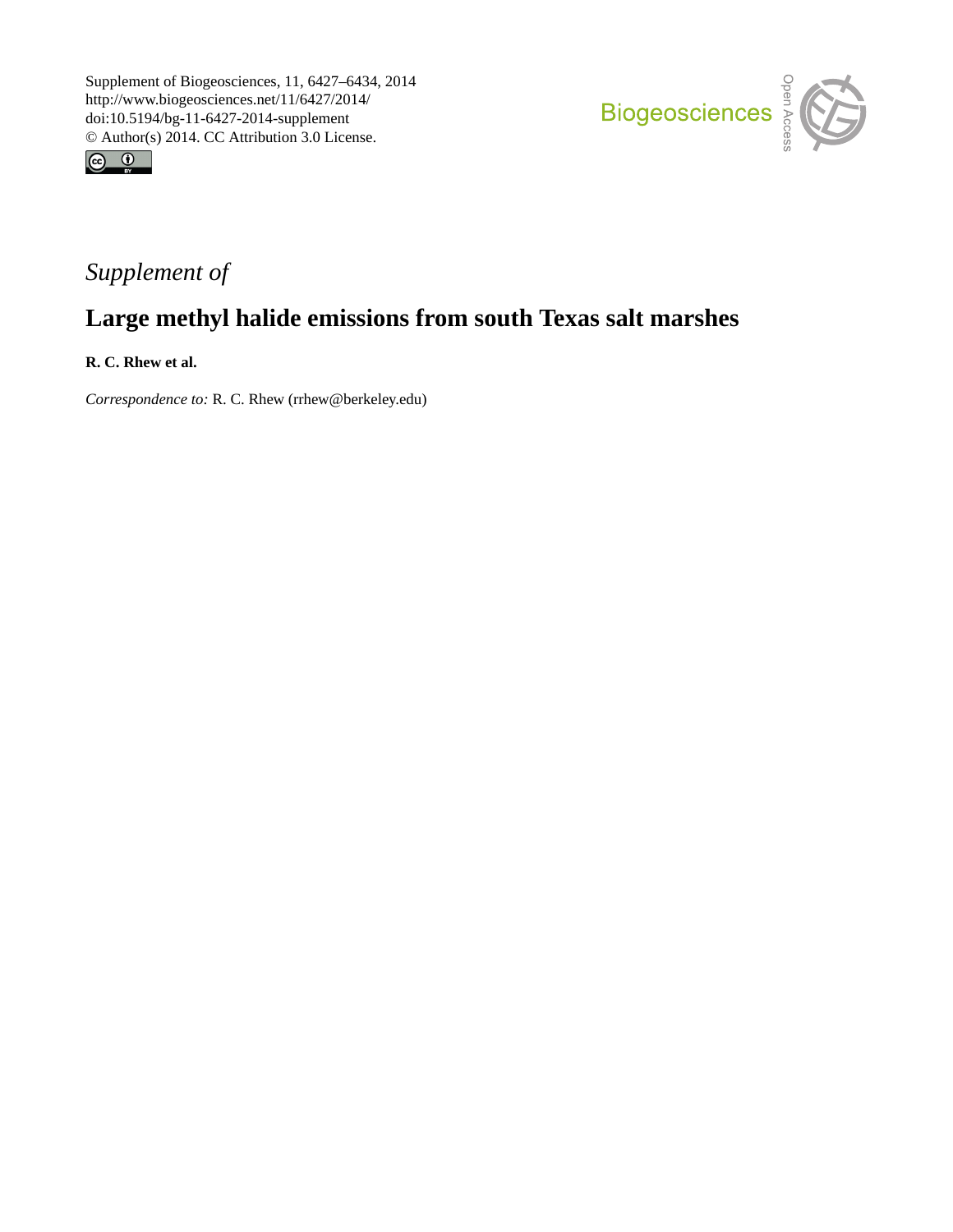#### **S1 Groundwater measurements**

In July (TX4), groundwater levels were monitored from a  $\sim$ 0.6 m  $\times$   $\sim$ 0.6 m square excavated to  $\sim$ 1 m depth. Groundwater properties were measured with a YSI 6600-V2 multi-parameter sonde at an adjacent location. The sonde was equipped with a flow cell and a peristaltic pump, which drew the groundwater from 60-100 cm depth through a stainless steel tube and elastic hose. In this outing, the groundwater table was measured at  $~60$  cm depth, changing with the tidal cycle with a substantial time lag compared to that of the bays. The groundwater at the *Batis maritima* sites was high in salinity (S > 58-66), slightly low in pH ( $\sim$ 7.1) and nearly anoxic (O<sub>2</sub> < 0.3 mg/L). The intersected *B. maritima* roots were observed to reach near the boundary of the groundwater table.

#### **S2 Stable isotope tracer technique**

During the TX2 outing, a stable isotope tracer technique was applied to separate the net flux into the gross production and gross consumption components (Rhew et al., 2003; von Fischer and Hedin, 2002). Briefly, this technique involved injecting  $^{13}$ C isotope tracers and the inert CFC-113 into the chamber headspace immediately after enclosure to yield initial concentrations of ~130 ppt  $^{13}CH_3Br$ , 1500 ppt  $^{13}CH_3Cl$  and 1500 ppt CFC-113. By monitoring the trends in  $^{13}C$ -labeled methyl halides simultaneously with the  ${}^{12}C$  methyl halides, it is possible to separate the net flux into the gross production and consumption components. Loss of the inert tracer F-113 was used to assess the advective and diffusive loss of the added compounds, while excess loss rates represented biological and chemical consumption. Changes in  ${}^{12}CH_3X$  and  ${}^{13}CH_3X$  concentrations were used to numerically determine best fitted values for the production rate 'P', uptake rate constant 'k'( $min^{-1}$ ) and initial chamber air concentrations. Full details of this method are described elsewhere (Rhew, 2011).

The stable isotope tracer technique revealed that for the beach sites, with and without *Sargassum*, gross consumption rates were very small:  $13 \pm 19$  nmol m<sup>-2</sup> d<sup>-1</sup> for CH<sub>3</sub>Cl and  $1.0 \pm 0.6$  nmol m<sup>-2</sup> d<sup>-1</sup> for CH3Br (note the smaller units of nmol instead of µmol). Gross consumption rates for the *B. maritima* sites were not observable because the very large production rates overwhelmed the isotope spike of <sup>13</sup>CH<sub>3</sub>Br and <sup>13</sup>CH<sub>3</sub>Cl. For example, if the gross consumption rates measured at the *Sargassum* sites were representative of *B. maritima* sites, then the gross production rates would be 30000 times the gross consumption rates (and production of  $^{13}$ C methyl halides would be 300 times their consumption). Hence, the stable isotope tracer method was not used in subsequent outings, and we treated the net fluxes of methyl halides at *B. maritima* sites as representative of gross production.

#### **S3 Calculating an integrated daily flux**

To derive an integrated daily flux, the fluxes at each site were modeled by a cosine function during daylight hours, with steady emissions assumed at night (Rhew et al., 2002). A least-squares fit was applied to the measurements using the function below:

$$
\theta = a + b \left( 1 + \cos \frac{t\pi}{d/2} \right) \tag{Eq. S1}
$$

In Eq. S1,  $\theta$  represents the flux (units of µmol m<sup>-2</sup> d<sup>-1</sup>); *a* and *b* are fitted constants, where *a* is the nighttime baseline flux and *b* is the amplitude; *t* is the time difference (in hours) from 1 p.m., which was between maximum PAR and air temperature; and *d* is the approximate daytime length. For these calculations, *d* is taken as 16 hours, and nighttime is  $24 - d$  hours. Using Eq. S1, the averaged diel flux may be calculated as  $a + bd/24$ .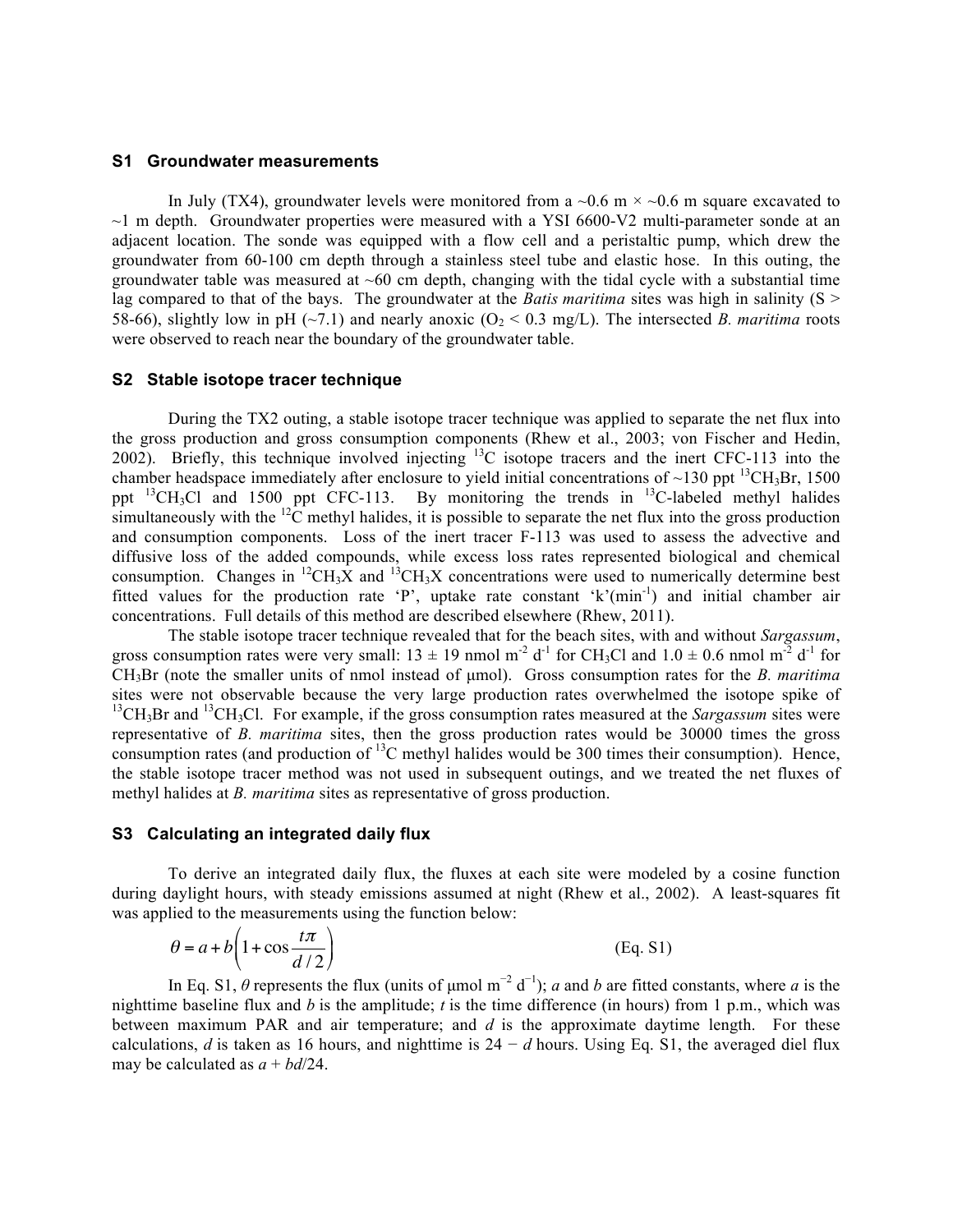

Figure S1. Net CH<sub>3</sub>Cl flux correlations at *B. maritima* sites. Top row: net CH<sub>3</sub>Cl flux versus net fluxes of CH<sub>3</sub>Br, CHCl3, and OCS. Bottom row: net CH3Cl flux versus chamber air temperature, soil temperature (at 5 cm depth), and fresh weight biomass. The linear regression fit (dashed line) and coefficient of determination  $(R^2)$  are also shown. Colors represent the different outings, as in Figure 1: black = TX1 (April 2006), blue = TX2 (May 2008), green = TX3 (March 2009), red = TX4 (July 2009), and yellow = TX5 (November 2009). Different symbol shapes represent different sites within the outing.



**Figure S2.** Net CH<sub>3</sub>Br flux correlations at *B. maritima* sites. Top row: net CH<sub>3</sub>Br flux versus net fluxes of CH<sub>3</sub>Cl,  $CHCl<sub>3</sub>$ , and OCS. Bottom row: net  $CH<sub>3</sub>Br$  flux versus chamber air temperature, soil temperature (at 5 cm depth), and fresh weight biomass. See Figure S1 for the color and symbol coding.